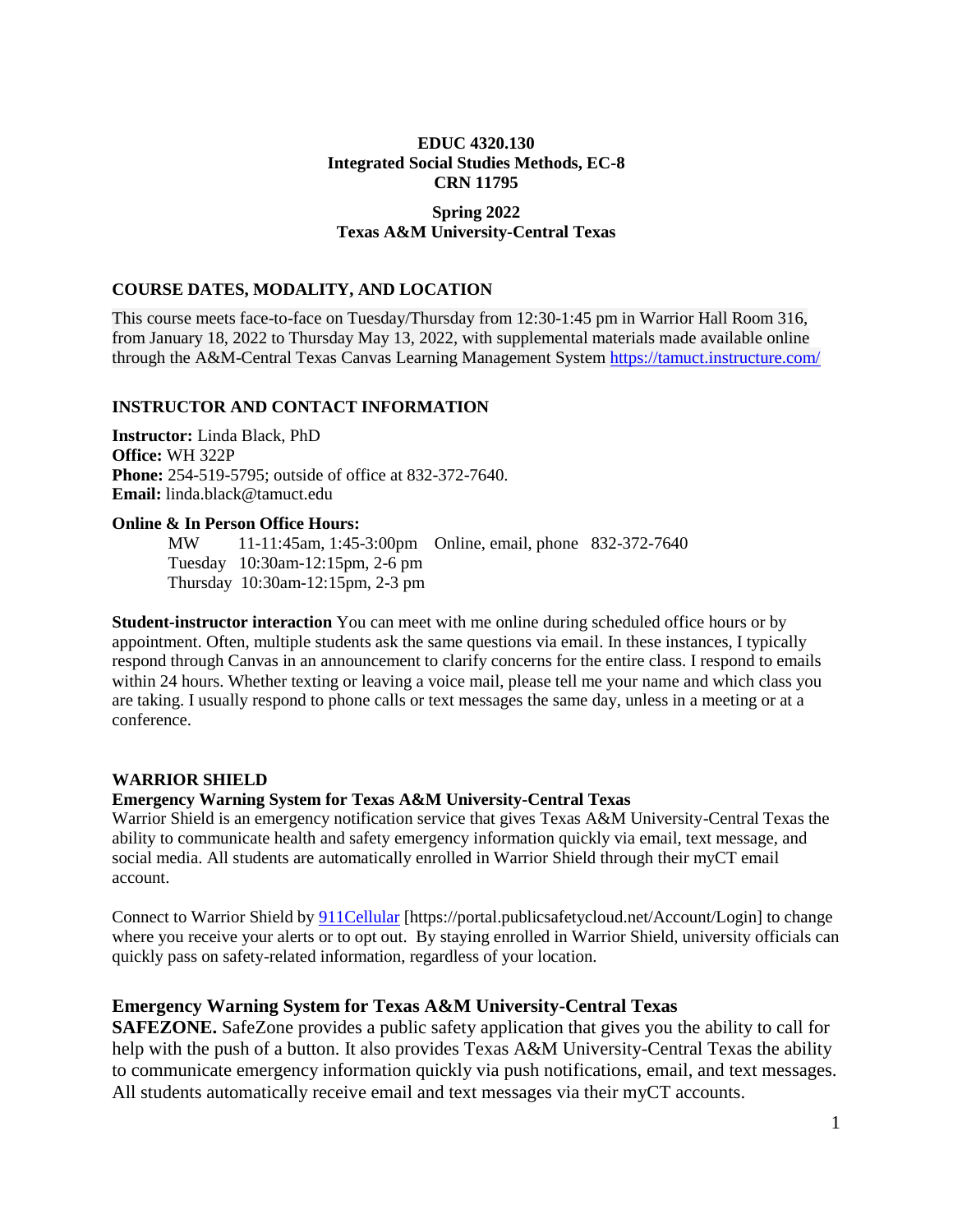Downloading SafeZone allows access to push notifications and enables you to connect directly for help through the app.

You can download SafeZone from the app store and use your myCT credentials to log in. If you would like more information, you can visit the SafeZone website [www.safezoneapp.com].

To register SafeZone on your phone, please follow these 3 easy steps:

- 1. Download the SafeZone App from your phone store using the link below:
	- o iPhone/iPad: [https://apps.apple.com/app/safezone/id533054756]
	- o o Android Phone / Tablet [https://play.google.com/store/apps/details?id=com.criticalarc.safezoneapp]
- 2. Launch the app and enter your myCT email address (e.g.  $\{name\} @ tamuct.edu)$ )
- 3. Complete your profile and accept the terms of service

## **COURSE INFORMATION**

## **Course Overview and Description**

This methods course is concerned with providing experience for preservice educators to plan, organize, deliver, and evaluate developmentally appropriate educational strategies and instructional techniques in teaching Social Studies to diverse learners. The students design responsive instruction appropriate for all learners which reflects an understanding of relevant content, promotes active engagement, and is based on continuous and appropriate assessment. Emphasis is on integration of content.

**Prerequisite:** Admission to Educator Preparation Program.

# **Course Objectives**

Upon successful completion of this course the pre-service teacher will understand and apply knowledge of social studies to create interesting, relevant, and rigorous integrated lessons.

# **Student Learning Outcomes:**

1. Develop a comprehensive understanding of the social sciences and recognizing the value of social science.

2. Integrate the multiple strands of content knowledge and skills of social studies, as defined by the Texas Essential Knowledge and Skills (TEKS), with each other and with other selected disciplines in planning and implementing effective curriculum, instruction, assessment, and evaluation (lessons)

3. Design responsive instruction appropriate for all learners which reflects an understanding of relevant content, promotes active engagement, and is based on continuous and appropriate assessment (lesson-plan, quizzes, final).

4. Deliver, and evaluate, developmentally appropriate educational strategies and instructional techniques in teaching Social Studies to diverse learners (unit plan, quizzes, final).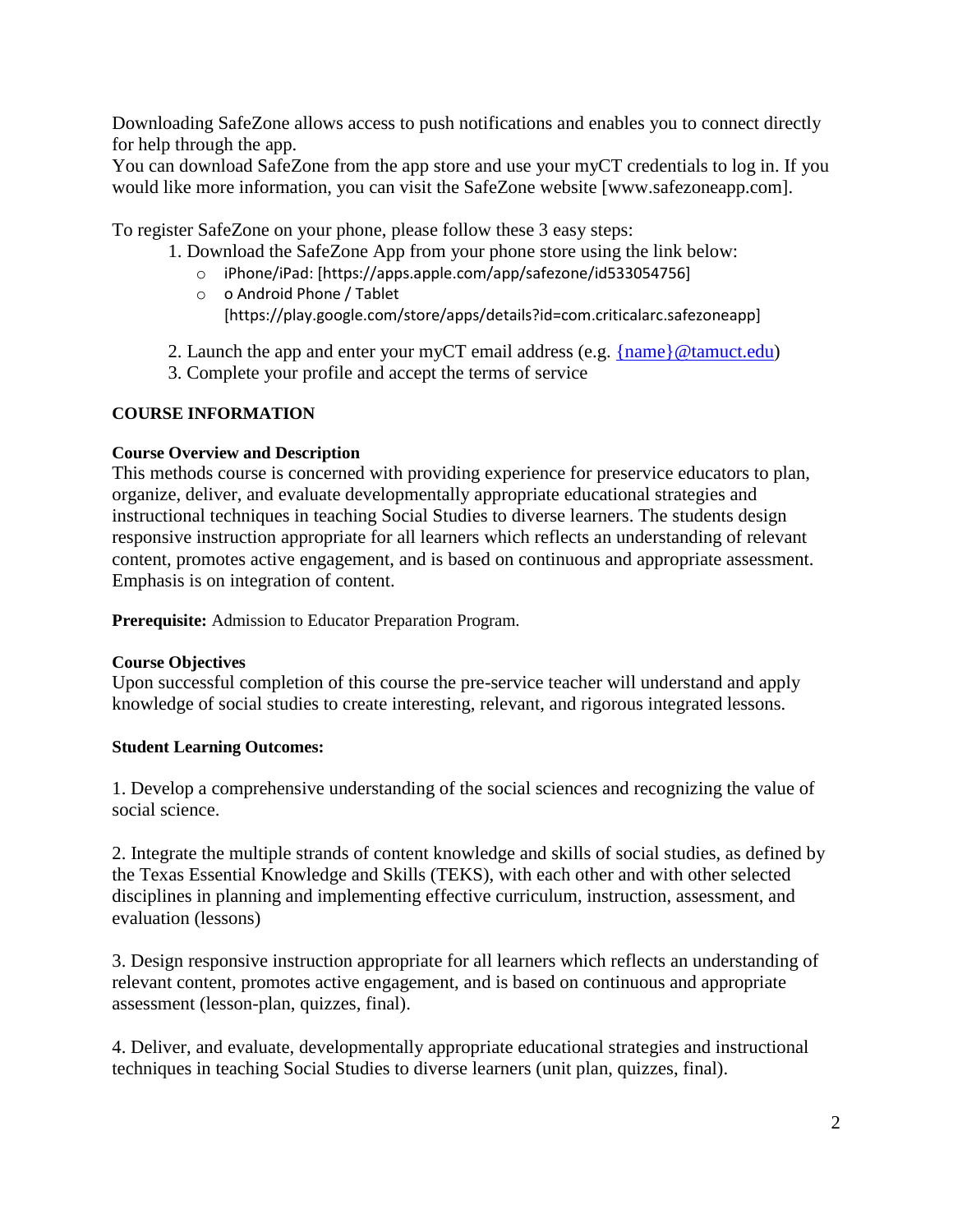**Social Studies Texas Essential Knowledge and Skills (TEKS) <http://ritter.tea.state.tx.us/rules/tac/chapter113/ch113a.html>**

**National Council for the Social Studies (NCSS) <https://www.socialstudies.org/standards/strands>**

**TExES Core Subjects test information <http://cms.texes-ets.org/texes/core-subjectsgeneralisttests/>**

**Social Studies Standards 4-8 <https://tea.texas.gov/sites/default/files/4-8socstu.pdf>**

**Social Studies EC–6 Standards**

**[https://tea.texas.gov/sites/default/files/EC\\_6SocialStudies\\_Committe%20Revisionsfinal%20](https://tea.texas.gov/sites/default/files/EC_6SocialStudies_Committe%20Revisionsfinal%20%282%29_0.pdf) [%282%29\\_0.pdf](https://tea.texas.gov/sites/default/files/EC_6SocialStudies_Committe%20Revisionsfinal%20%282%29_0.pdf)**

**ISTE Technology Standards <https://www.iste.org/standards/iste-standards-for-teachers>**

# **Required Textbooks**

Conklin, W. (2015). *Analyzing and writing with primary sources*. California: Shell Education. ISBN 978-1-42581478-6.

Zarnowski, M. (2006). *Making sense of history: Using high-quality literature and hands-on experiences to build content knowledge*. New York, NY: Scholastic Inc. ISBN 978-0-439-66755-5.

\*Other required readings will be posted on the course website throughout the course.

# **Course Website through TAMUCT Library**

[https://tamuct.libguides.com/SocialStudies](https://nam04.safelinks.protection.outlook.com/?url=https%3A%2F%2Ftamuct.libguides.com%2FSocialStudies&data=04%7C01%7Clinda.black%40tamuct.edu%7Cf410c3c0ee77495c402708d96353a9d6%7C9eed4e3000f744849ff193ad8005acec%7C0%7C0%7C637650033238931587%7CUnknown%7CTWFpbGZsb3d8eyJWIjoiMC4wLjAwMDAiLCJQIjoiV2luMzIiLCJBTiI6Ik1haWwiLCJXVCI6Mn0%3D%7C1000&sdata=4cLthqA1gCS%2BfpD0RY9OMGYtDJan9gSFvXsTvJJHF7k%3D&reserved=0)

# **Suggested Readings**

Maxim, G. W. (2018). Dynamic Social Studies (11th ed). New York, New York: Pearson.

# **Course Requirements/Assignments/Assessments**

**a. Authentic Assessment, Course Design:** *Getting to Know You* **Sheet (100 pts.)-** Students will complete a *Getting to Know You* sheet for themselves (50 pts.) to share with the class, as well as create a *Getting to Know You* sheet for a future classroom (50 pts.). *\*\**Supports the **Dept. of C&I Goals #2, 4, & 10, Student Learning Outcomes #5, and ISTE Technology Standards 7a, 7b, 7c.**

**b. Authentic Assessment, Course Design: Personal Collage (36 pts.)-** Students will complete a personal context/frame of reference collage about themselves and then design a graphic to teach students about historiography skills such as evidence, source, primary and secondary sources. *\*\**Supports the **Dept. of C&I Goals #2, 4, & 10, Student Learning Outcomes #5, and ISTE Technology Standards 7a, 7b, 7c.**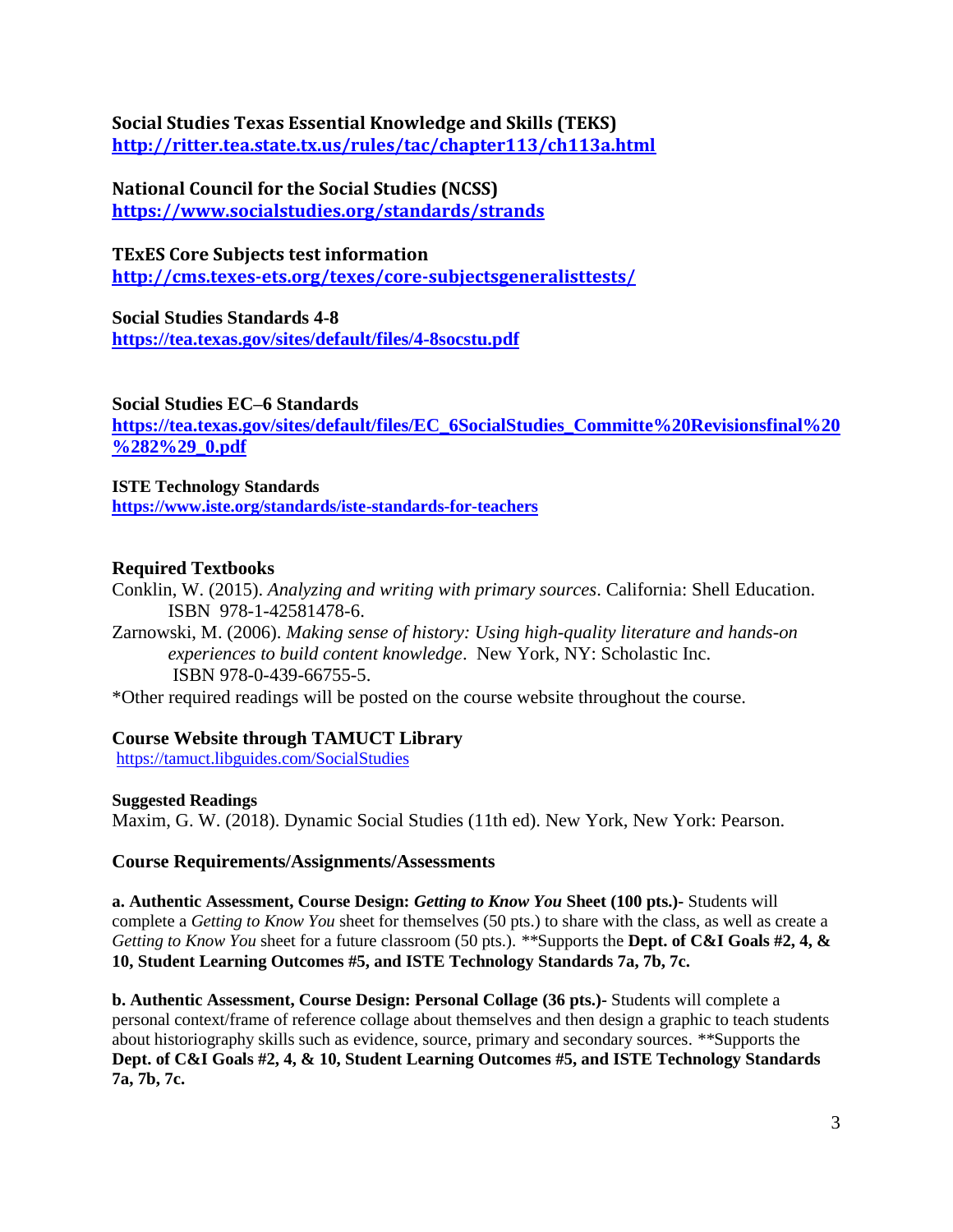**c. Authentic Assessment, Course Design: Personal Collage and Graphic Design (50 pts.)-** Students will design a graphic to teach students about the historiography skills of evidence, source, and primary and secondary sources. *\*\**Supports the **Dept. of C&I goals #3, 4, 7, Student Learning Outcomes #1-4, Social Studies EC–6 Standards II, III, & IV, and ISTE Technology Standards 1, 4, & 5.**

**d. Summative Assessments: Two Quizzes (200 pts.)-** Each student will be assessed on (1) Social Studies standards, (2) social studies/historiography skills, (3) social studies content, and other topics from the texts and research-based articles about social studies topics. *\*\****Supports the Dept. of C&I goals #2, 6, 9, 10, Student Learning Outcomes #1, 2, 4, 5 & 6, Social Studies EC–6 Standards I, and ISTE Technology Standards 1c.**

**e. Summative Assessment: A Gallery Walk of Six Stations or Centers for 4th grade Texas History (270 pts.)-** Working with a partner/group, students will create a lesson incorporating a gallery walk with six total stations, three stations must identify and analyze the significance of leaders important to the founding of Texas as a **republic** and **state,** including José Antonio Navarro, Sam Houston, Mirabeau Lamar, and Anson Jones; one timeline activity station, one geography station, and one station that asks students to analyze a primary source. *\*\**Supports the **Dept. of C&I goals #3, 4, 7, Student Learning Outcomes #1-4, Social Studies EC–6 Standards II, III, & IV, and ISTE Technology Standards 1, 4, & 5.**

**f. Summative Assessment: An integrated plan for a combined Social Studies/ELAR unit (240)-** Working with a partner/group, students will design a unit of 1-2 weeks that incorporates a non-fiction children's history book, historical thinking activities, and hands-on experiences during the unit which will also include a fine arts component **(100 pts.)** *\*\**Supports the **Dept. of C&I goals #3, 4, 7, Student Learning Outcomes #1-4, Social Studies EC–6 Standards II, III, & IV, and ISTE Technology Standards 1, 4, & 5.**

**g. Formative Assessment: Reading guide for identifying examples of historical context in children's literature (120 pts.)** Students will practice explaining, identifying, and giving examples from children's literature for both historical context and historical significance, and then how to teach both of these concepts to K-8 students. *\*\**Supports the **Dept. of C&I goals #3, 4, 7, Student Learning Outcomes #1- 4, Social Studies EC–6 Standards II, III, & IV, and ISTE Technology Standards 1, 4, & 5.**

**h. Summative Assessment: Annotated List of Children's Books Project (300 pts.)-** Working with a partner or a group, students will identify and annotate a list of ten children's books appropriate to teaching social studies and/or language arts in at least three different grade levels, K-8**.** Due at end of semester. *\*\****Supports the Dept. of C&I Goals #2 & 7, Student Learning Outcomes #2 & 6, PPR State Standards #3, and ISTE Technology Standards #1a, 1b, 1c, 4a, 4c, 5a, 5b, 5c.**

**i. Summative Assessments: Final Exam (100 pts.)- Each student will be assessed on (1) Social Studies** teaching skills, (3) social studies content, and other topics from the texts and research-based articles about social studies topics. *\*\****Supports the Dept. of C&I goals #2, 6, 9, 10, Student Learning Outcomes #1, 2, 4, 5 & 6, Social Studies EC–6 Standards I, and ISTE Technology Standards 1c.**

**j. Class Participation (100 pts.)** Each student is required to participate in class through discussion, collaboration, active listening, and teaching. *\*\**Supports the **Dept. of C&I Goals #1, 2, 4, 6, 9, 10 and Student Learning Outcomes #1, 3 & 6.**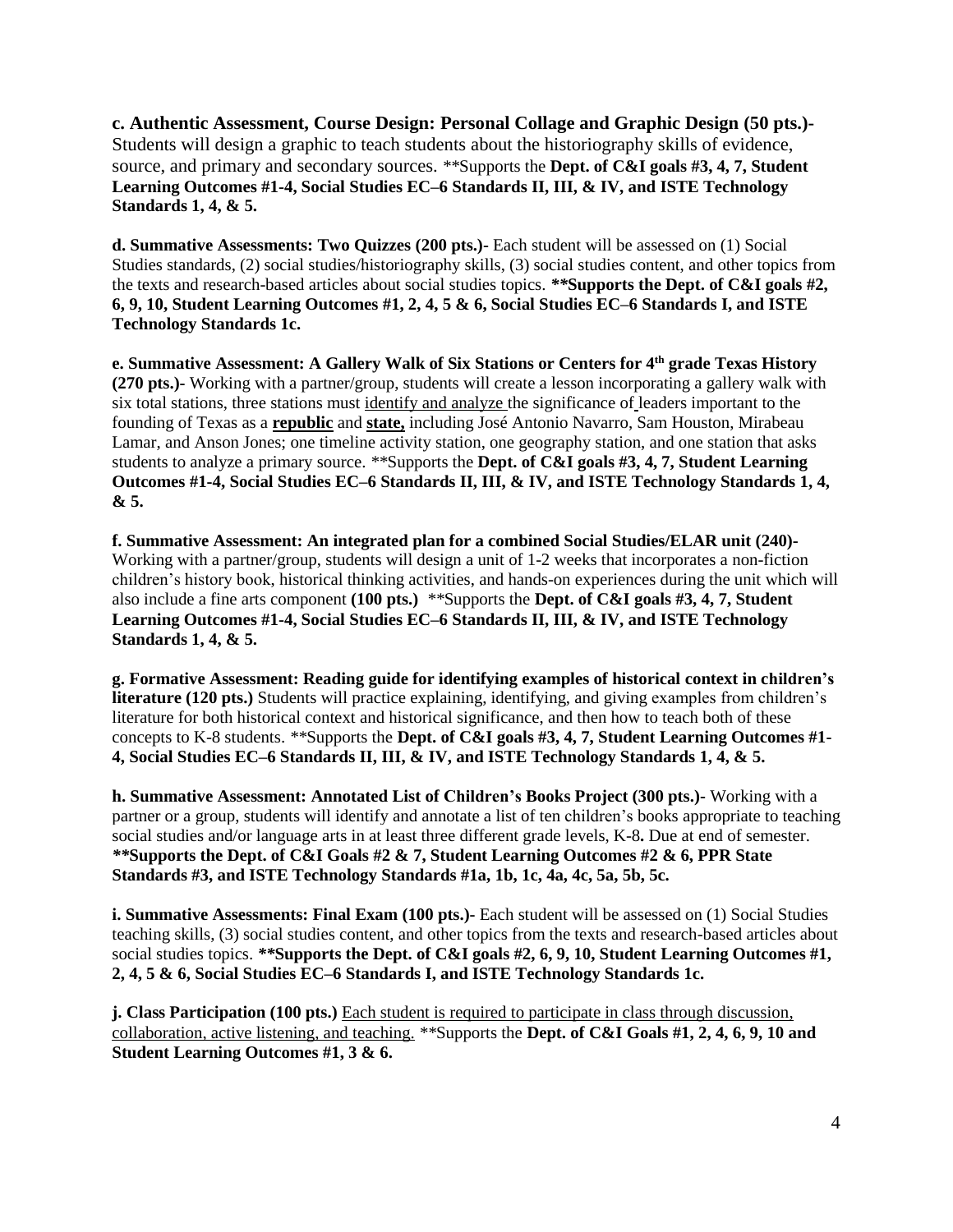**k. Professional Growth Opportunities (20 pts. each)-** Just as professional educators have the opportunity for continued professional growth, students will be given the opportunity to extend, elaborate, and apply their classroom learning by attending 1-2 educational experiences outside of the classroom setting. Students will submit a written reflection describing the impact of the experience. These experiences will vary with the semester depending upon community and university events. *\*\**Supports the **Dept. of C&I goal #11.**

| <b>Summary of Course Grades</b>                      |            |
|------------------------------------------------------|------------|
| Getting to Know You (2 types)                        | $100$ pts. |
| Personal Context/Frame of Reference Collage          | 36 pts.    |
| How to Teach Historiography Skills to Students       | 50 pts.    |
| <b>Gallery Walk Stations Project</b>                 | 270 pts.   |
| Reading Guide for Identifying Examples of Historical | 50 pts.    |
| Context in Children's Literature                     |            |
| Two Quizzes                                          | $200$ pts. |
| Integrated SS/ELAR Instructional Unit Plan           | 240 pts.   |
| <b>Examples of Historical Significance</b>           | 70 pts.    |
| Annotated List of Children's Books Project           | 300 pts.   |
| <b>Class Participation</b>                           | 100 pts.   |
| Final Exam                                           | 100 pts.   |

## **Grading Criteria Rubric and Conversion**

To determine your grade, take your points earned and divide by the number of points possible. Letter grades for the course will be determined as follows:

 $90-100\% = A$  $80-89\% = B$  $70-79\% = C$  $60-69\% = D$ Below  $60\% = F$ 

#### **Posting of Grades**

Grades from assessments will be posted within seven working days, unless it is a major assignment. Posting of major assessment grades will be discussed in class.

#### **Grading Policies**

Quality of Assignments- High professional standards are expected of all assignments. In order to obtain the full credit for an assignment, candidates must demonstrate higher order thinking skills (analyze data by applying theoretical and conceptual tools; construct convincing arguments; integrate information from various sources; evaluate various theoretical perspectives; etc.). All assignments are to be submitted in a timely, professional manner. This includes use of standard English, correct grammar and spelling, and appropriate formatting. Remember that the quality of work you present reflects your desire to be a professional educator. **All submitted work should be typed unless otherwise noted.**

**Late Work Policy**- **Missed exams and quizzes** may only be re-scheduled in cases of excused absences and must be made up within 2 weeks of the original date. Late work will be accepted for no penalty for university-excused absences. For other late work due to extenuating circumstances, please speak with the professor privately.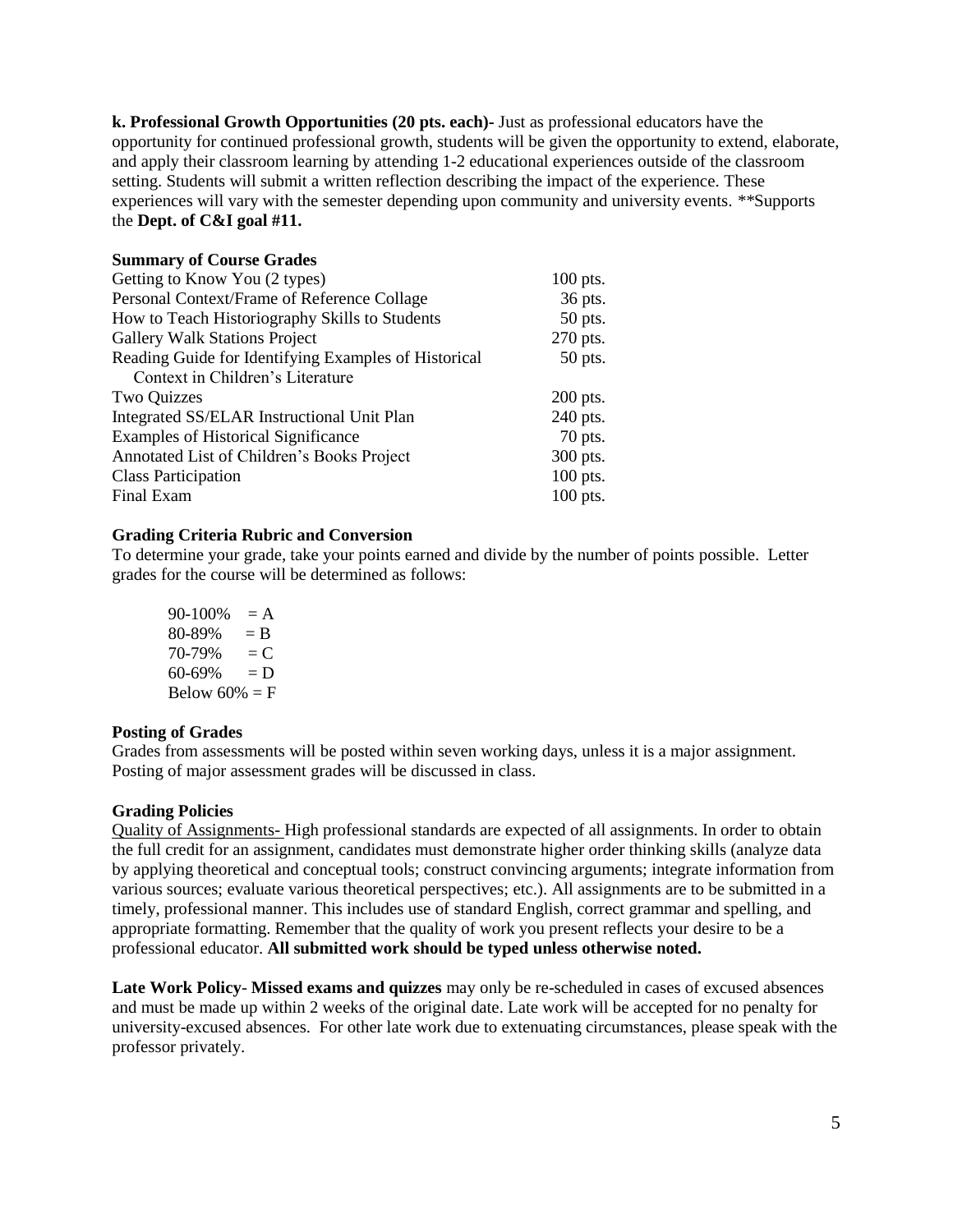# **Course Outline and Calendar**

| Week              | <b>Topics</b>                                                                                                                                                                                                                                                                                                 |
|-------------------|---------------------------------------------------------------------------------------------------------------------------------------------------------------------------------------------------------------------------------------------------------------------------------------------------------------|
| Jan.<br>18/20     | -Introductions, syllabus, course overview; Getting to Know You for Your Future Class<br>Video: What is social studies, where did it originate, why should we teach it? Def. of<br>various social studies subjects.<br>- Basic facts about social studies curriculum in Texas, including standards TEKS & ELPS |
| Jan.<br>25/27     | -Interdisciplinary and integrating social studies & language arts-Intro to course texts<br>-Historiography, historical thinking Part I-Evidence, source, primary/secondary sources,<br>POV, frame of reference, context                                                                                       |
| Feb. 1/3          | -Historiography, historical thinking Part II- Meaning, reliability, consistency, corroboration<br>-Historiography, historical thinking Part III-Bias, balance, loaded words, fact/opinion                                                                                                                     |
| Feb. 8/10         | -Historiography, historical thinking Part IV-Bias, Interpretation, revisionist<br>-Assessment Quiz                                                                                                                                                                                                            |
| Feb.<br>15/17     | -Chronology<br>-Grade 4 & 7 Curriculum; Stations Project                                                                                                                                                                                                                                                      |
| Feb.<br>22/24     | -Assessment Quiz over chronology<br>-Dev. of first governments; Dev. of democratic ideas & practices in history from standards<br>-Events & terms from the beginning of U.S.                                                                                                                                  |
| Mar. 1/3          | -Guest Speaker form Law Related Education organization<br>-Teaching citizenship and civic engagement- Grades K-5 $&8$                                                                                                                                                                                         |
| Mar. 8/10         | -Essential Elements of History Teaching                                                                                                                                                                                                                                                                       |
| Mar.<br>$14 - 18$ | <b>SPRING BREAK</b>                                                                                                                                                                                                                                                                                           |
| Mar.<br>22/24     | -Teaching Historical Context                                                                                                                                                                                                                                                                                  |
| Mar.<br>29/31     | -Teaching Historical Significance                                                                                                                                                                                                                                                                             |
| April 5/7         | -Teaching Multiple Perspective<br>-Teaching Historical Accounts                                                                                                                                                                                                                                               |
| April<br>12/14    | -Instructional planning in an integrated social studies/ELAR class<br>-Lessons using primary sources K-8 using text                                                                                                                                                                                           |
| April<br>19/21    | -Teaching about economic concepts<br>-Teaching about geographic concepts                                                                                                                                                                                                                                      |
| April<br>26/28    | -Teaching about culture, including Grade 6 world cultures<br>-Strategies for teaching English language learners                                                                                                                                                                                               |
| May 3/5           | Teaching social studies Grades K-3-How and why is it different?<br>Micro-Teaching Lessons to peers                                                                                                                                                                                                            |
| May<br>10/12      | Review and Final Exam<br>How do you teach history content using ELAR skills with quality literature, critical thinking<br>skills and hands-on learning? Explain each part and then give an example.                                                                                                           |

**\*\*\***The instructor reserves the right to modify assignments and due dates to enhance student learning outcomes. Assignments may be altered, but no additional assignments will be added.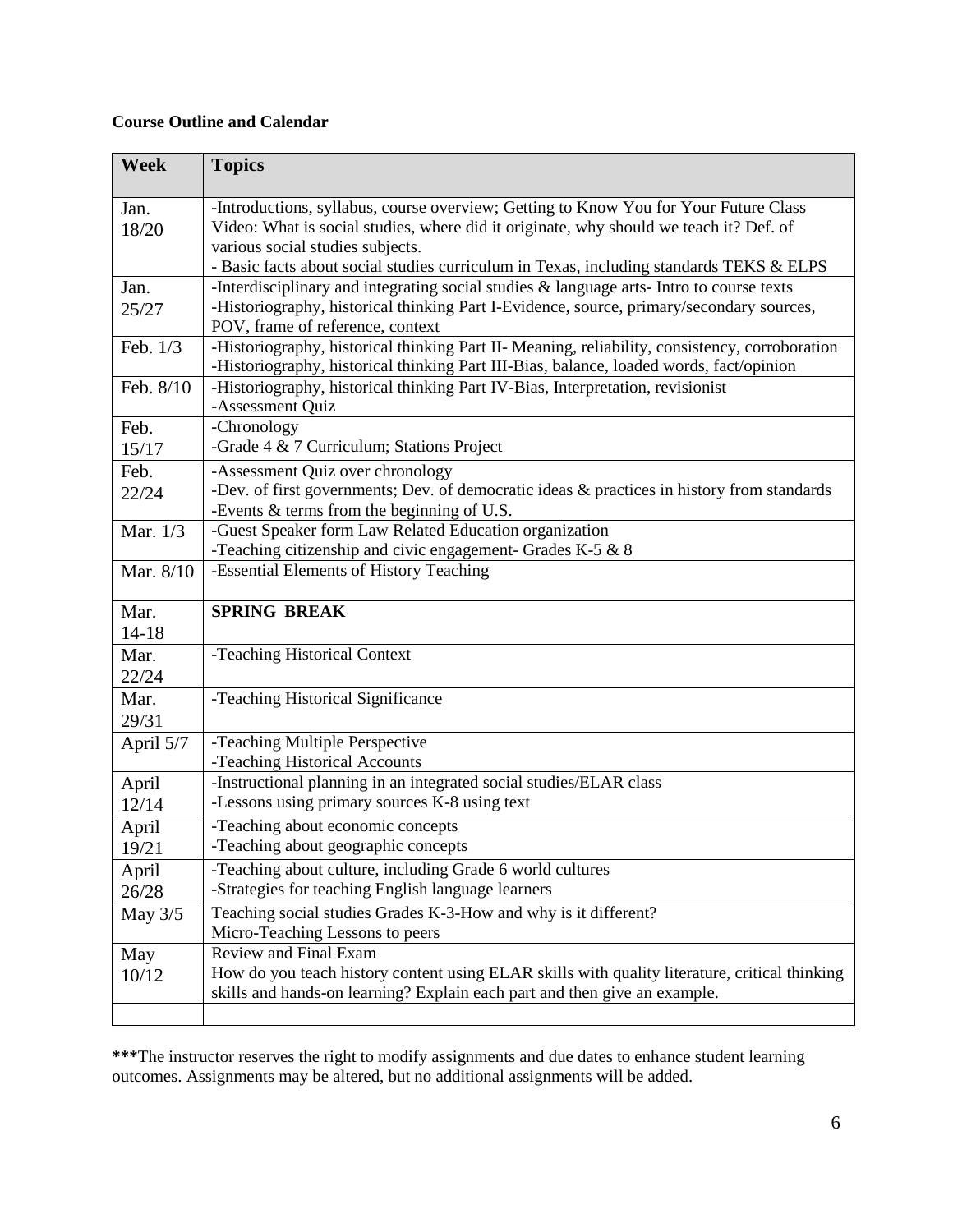## **Important University Dates**

**[http://catalog.tamuct.edu/undergraduate\\_catalog/general](http://catalog.tamuct.edu/undergraduate_catalog/general-information/academic20calendars20and20final20exam20schedule/)[information/academic20calendars20and20final20exam20schedule/](http://catalog.tamuct.edu/undergraduate_catalog/general-information/academic20calendars20and20final20exam20schedule/)**

**University Closed**- March 14-18, 202 for Spring Break

# **TECHNOLOGY REQUIREMENTS AND SUPPORT**

**Technology Requirements**

This course will use the A&M-Central Texas Instructure Canvas learning management system. We strongly recommend the latest versions of Chrome or Firefox browsers. Canvas no longer supports any version of Internet Explorer.

Logon to A&M-Central Texas Canvas [https://tamuct.instructure.com/] or access Canvas through the TAMUCT Online link in myCT [https://tamuct.onecampus.com/]. You will log in through our Microsoft portal.

Username: Your MyCT email address. Password: Your MyCT password

#### **Canvas Support**

Use the Canvas Help link, located at the bottom of the left-hand menu, for issues with Canvas. You can select "Chat with Canvas Support," submit a support request through "Report a Problem," or call the Canvas support line: 1-844-757-0953.

For issues related to course content and requirements, contact your instructor.

#### **Online Proctored Testing**

A&M-Central Texas uses Proctorio for online identity verification and proctored testing. This service is provided at no direct cost to students. If the course requires identity verification or proctored testing, the technology requirements are: Any computer meeting the minimum computing requirements, plus web camera, speaker, and microphone (or headset). Proctorio also requires the Chrome web browser with their custom plug in.

#### **Other Technology Support**

For log-in problems, students should contact Help Desk Central, 24 hours a day, 7 days a week Email: [helpdesk@tamu.edu](mailto:helpdesk@tamu.edu) Phone: (254) 519-5466 [Web Chat:](http://hdc.tamu.edu/) [http://hdc.tamu.edu] *Please let the support technician know you are an A&M-Central Texas student*

# **UNIVERSITY RESOURCES, PROCEDURES, AND GUIDELINES**

## **Drop Policy**

If you discover that you need to drop this class, you must complete a **Drop Request Form** 

[https://dynamicforms.ngwebsolutions.com/casAuthentication.ashx?InstID=eaed95b9-f2be45f3 a37d46928168bc10&targetUrl=https%3A%2F%2Fdynamicforms.ngwebsolutions.com%2FSub mit%2F Form%2FStart%2F53b8369e-0502-4f36-be43-f02a4202f612].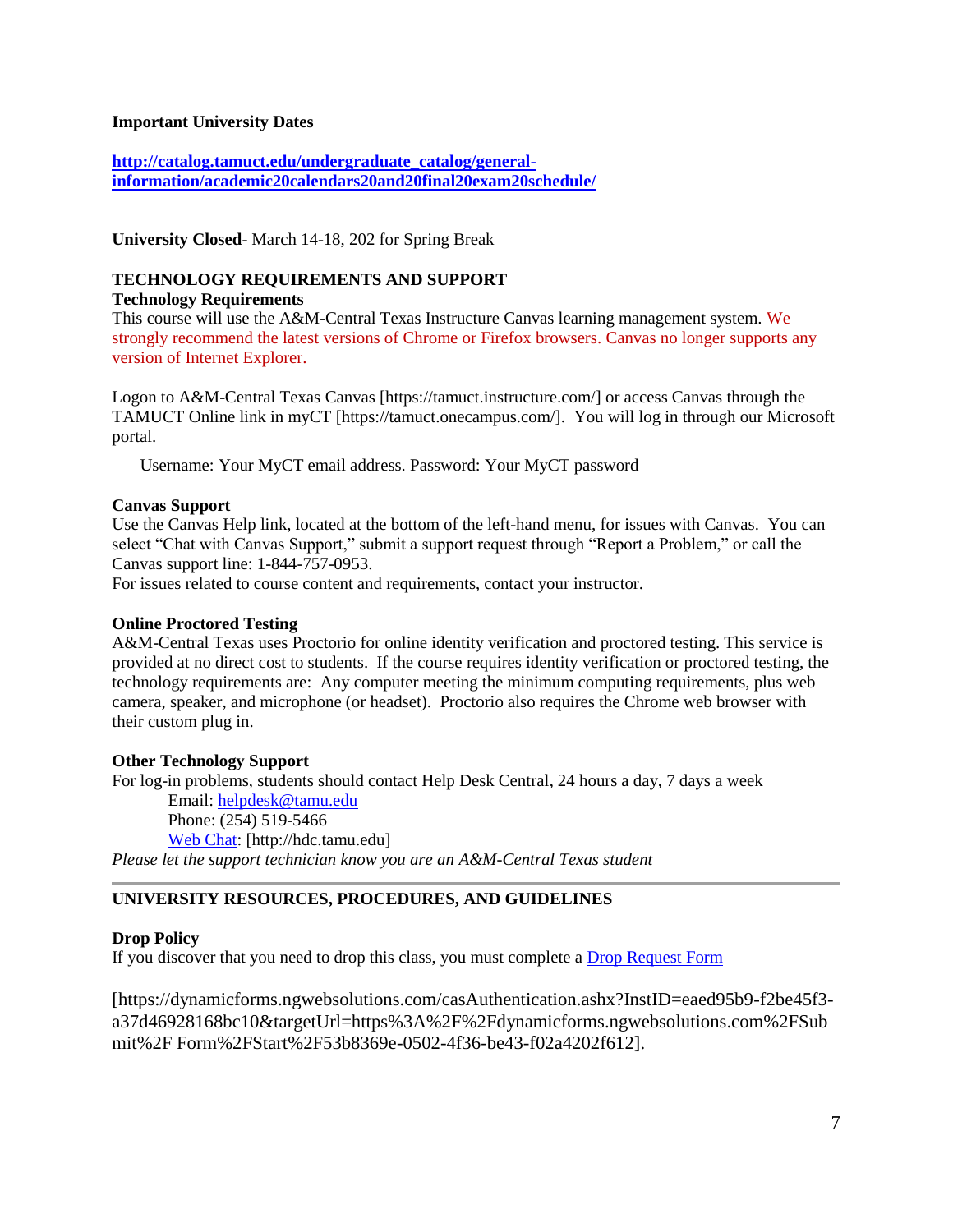**Faculty cannot drop students; this is always the responsibility of the student.** The Registrar's Office will provide a deadline on the Academic Calendar for which the form must be completed, signed and returned. Once you return the signed form to the Registrar's Office, you must go into Warrior Web and confirm that you are no longer enrolled. If you still show as enrolled, FOLLOW-UP with the Registrar's Office immediately. You are to attend class until the procedure is complete to avoid penalty for absence. Should you miss the drop deadline or fail to follow the procedure, you will receive an F in the course, which may affect your financial aid and/or VA educational benefits.

## **Academic Integrity**

Texas A&M University-Central Texas values the integrity of the academic enterprise and strives for the highest standards of academic conduct. A&M-Central Texas expects its students, faculty, and staff to support the adherence to high standards of personal and scholarly conduct to preserve the honor and integrity of the creative community. Any deviation by students from this expectation may result in a failing grade for the assignment and potentially a failing grade for the course. All academic misconduct concerns will be referred to the Office of Student Conduct. When in doubt on collaboration, citation, or any issue, please contact your instructor before taking a course of action.

For more information regarding the Student Conduct process, [https://www.tamuct.edu/studentaffairs/student-conduct.html].

If you know of potential honor violations by other students, you may submit a report, [https://cm.maxient.com/reportingform.php?TAMUCentralTexas&layout\_id=0].

## **Academic Accommodations**

At Texas A&M University-Central Texas, we value an inclusive learning environment where every student has an equal chance to succeed and has the right to a barrier-free education. The Warrior Center for Student Success, Equity and Inclusion is responsible for ensuring that students with a disability receive equal access to the university's programs, services and activities. If you believe you have a disability requiring reasonable accommodations, please contact the Office of Access and Inclusion, WH-212; or call (254) 501-5836. Any information you provide is private and confidential and will be treated as such.

For more information, please visit our Access & Inclusion Canvas page (log-in required) [https://tamuct.instructure.com/courses/717]

## **Important information for Pregnant and/or Parenting Students**

Texas A&M University-Central Texas supports students who are pregnant and/or parenting. In accordance with requirements of Title IX and related guidance from US Department of Education's Office of Civil Rights, the Dean of Student Affairs' Office can assist students who are pregnant and/or parenting in seeking accommodations related to pregnancy and/or parenting. Students should seek out assistance as early in the pregnancy as possible. For more information, please visit [Student Affairs](https://www.tamuct.edu/student-affairs/index.html) [https://www.tamuct.edu/student-affairs/index.html]. Students may also contact the institution's Title IX Coordinator. If you would like to read more about these [requirements and guidelines](http://www2.ed.gov/about/offices/list/ocr/docs/pregnancy.pdf) online, please visit the website [http://www2.ed.gov/about/offices/list/ocr/docs/pregnancy.pdf].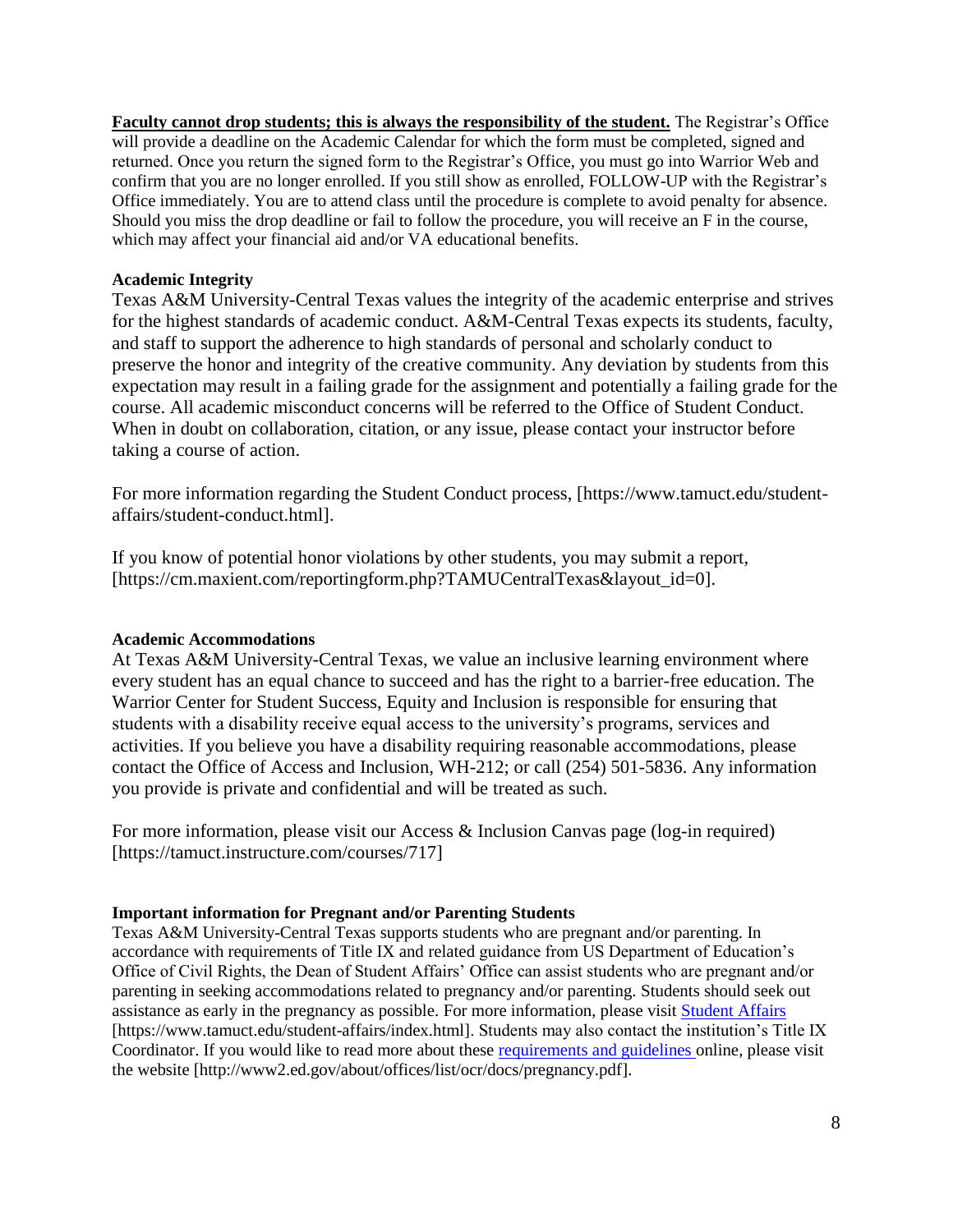Title IX of the Education Amendments Act of 1972 prohibits discrimination on the basis of sex and gender–including pregnancy, parenting, and all related conditions. A&M-Central Texas is able to provide flexible and individualized reasonable accommodation to pregnant and parenting students. All pregnant and parenting students should contact the Associate Dean in the Division of Student Affairs at (254) 501- 5909 to seek out assistance. Students may also contact the University's Title IX Coordinator.

## **Tutoring**

Tutoring is available to all A&M-Central Texas students, both virtually and in-person. Student success coaching is available online upon request.

If you have a question, are interested in becoming a tutor, or in need of success coaching contact the Warrior Center for Student Success, Equity and Inclusion at(254) 501-5836, visit the Warrior Center at 212 Warrior Hall, or by emailing [WarriorCenter@tamuct.edu.](mailto:WarriorCenter@tamuct.edu)

To schedule tutoring sessions and view tutor availability, please visit Tutor Matching 6 Services[https://tutormatchingservice.com/TAMUCT] or visit the Tutoring Center in 111 Warrior Hall.

Chat live with a remote tutor 24/7 for almost any subject from on your computer! Tutor.com is an online tutoring platform that enables A&M-Central Texas students to log in and receive online tutoring support at no additional cost. This tool provides tutoring in over 40 subject areas except writing support. Access Tutor.com through Canvas.

## **University Writing Center**

University Writing Center: Located in Warrior Hall 416, the University Writing Center (UWC) at Texas A&M University–Central Texas (A&M–Central Texas) is a free service open to all A&M–Central Texas students. For the Fall 2021 semester, the hours of operation are from 10:00 a.m.-5:00 p.m. Monday thru Thursday in Warrior Hall 416 (with online tutoring available every hour as well) with satellite hours available online only Monday thru Thursday from 6:00-9:00 p.m. and Saturday 12:00-3:00 p.m.

## **Tutors are prepared to help writers of all levels and abilities at any stage of the writing process**.

While tutors will not write, edit, or grade papers, they will assist students in developing more effective composing practices. By providing a practice audience for students' ideas and writing, our tutors highlight the ways in which they read and interpret students' texts, offering guidance and support throughout the various stages of the writing process. In addition, students may work independently in the UWC by checking out a laptop that runs the Microsoft Office suite and connects to WIFI, or by consulting our resources on writing, including all of the relevant style guides. Whether you need help brainstorming ideas, organizing an essay, proofreading, understanding proper citation practices, or just want a quiet place to work, the UWC is here to help!

Students may arrange a one-to-one session with a trained and experienced writing tutor by making an appointment via WCOnline at https://tamuct.mywconline.com/. In addition, you can email Dr. Bruce Bowles Jr. at bruce.bowles@tamuct.edu if you have any questions about the UWC, need any assistance with scheduling, or would like to schedule a recurring appointment with your favorite tutor by making an appointment via WCOnline at https://tamuct.mywconline.com/. In addition, you can email Dr. Bruce Bowles Jr. at bruce.bowles@tamuct.edu if you have any questions about the UWC, need any assistance with scheduling, or would like to schedule a recurring appointment with your favorite tutor.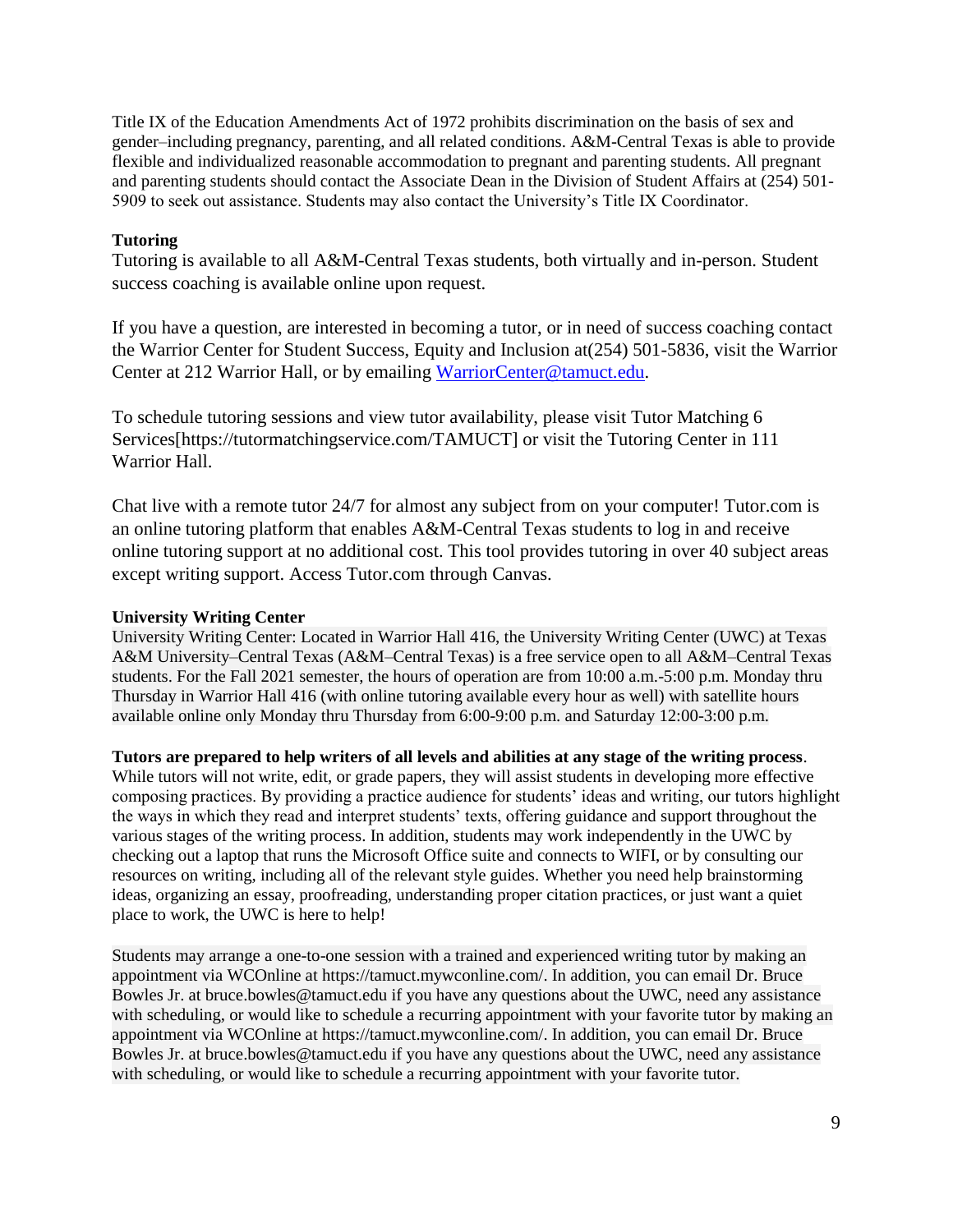## **University Library**

The University Library provides many services in support of research across campus and at a distance. We offer over 200 electronic databases containing approximately 250,000 eBooks and 82,000 journals, in addition to the 85,000 items in our print collection, which can be mailed to students who live more than 50 miles from campus. Research guides for each subject taught at A&M-Central Texas are available through our website to help students navigate these resources. On campus, the library offers technology including cameras, laptops, microphones, webcams, and digital sound recorders.

Research assistance from a librarian is also available 24 hours a day through our online chat service, and at the reference desk when the library is open. Research sessions can be scheduled for more comprehensive assistance, and may take place through WebEx, Microsoft Teams or in-person at the library. Schedule an appointment here [https://tamuct.libcal.com/appointments/?g=6956]. Assistance may cover many topics, including how to find articles in peer-reviewed journals, how to cite resources, and how to piece together research for written assignments.

Our 27,000-square-foot facility on the A&M-Central Texas main campus includes student lounges, private study rooms, group work spaces, computer labs, family areas suitable for all ages, and many other features. Services such as interlibrary loan, TexShare, binding, and laminating are available. The library frequently offers workshops, tours, readings, and other events. For more information, please visit our [Library website](https://tamuct.libguides.com/index) [http://tamuct.libguides.com/index].

## **OPTIONAL POLICY STATEMENTS**

#### **A Note about Sexual Violence at A&M-Central Texas**

Sexual violence is a serious safety, social justice, and public health issue. The university offers support for anyone struggling with these issues. University faculty are mandated reporters, so if someone discloses that they were sexually assaulted (or a victim of Domestic/Dating Violence or Stalking) while a student at TAMUCT, faculty members are required to inform the Title IX Office. If you want to discuss any of these issues confidentially, you can do so through Student Counseling (254-501-5955) located on the second floor of Warrior Hall (207L).

Sexual violence can occur on our campus because predators often feel emboldened, and victims often feel silenced or shamed. It is incumbent on ALL of us to find ways to actively create environments that tell predators we don't agree with their behaviors and tell survivors we will support them. Your actions matter. Don't be a bystander; be an agent of change. For additional information on campus policy and resources visit the [Title IX webpage](https://www.tamuct.edu/compliance/titleix.html) [\[https://www.tamuct.edu/compliance/titleix.html\]](https://www.tamuct.edu/compliance/titleix.html).

#### **Behavioral Intervention**

Texas A&M University-Central Texas cares about the safety, health, and well-being of its students, faculty, staff, and community. If you are aware of individuals for whom you have a concern, please make a referral to the Behavioral Intervention Team. Referring your concern shows you care. You can complete the referral online [https://cm.maxient.com/reportingform.php?TAMUCentralTexas&layout\_id=2].

Anonymous referrals are accepted. Please see the [Behavioral Intervention Team](https://www.tamuct.edu/student-affairs/bat.html) website for more information [https://www.tamuct.edu/student-affairs/bat.html]. If a person's behavior poses an imminent threat to you or another, contact 911 or A&M-Central Texas University Police at 254-501-5800.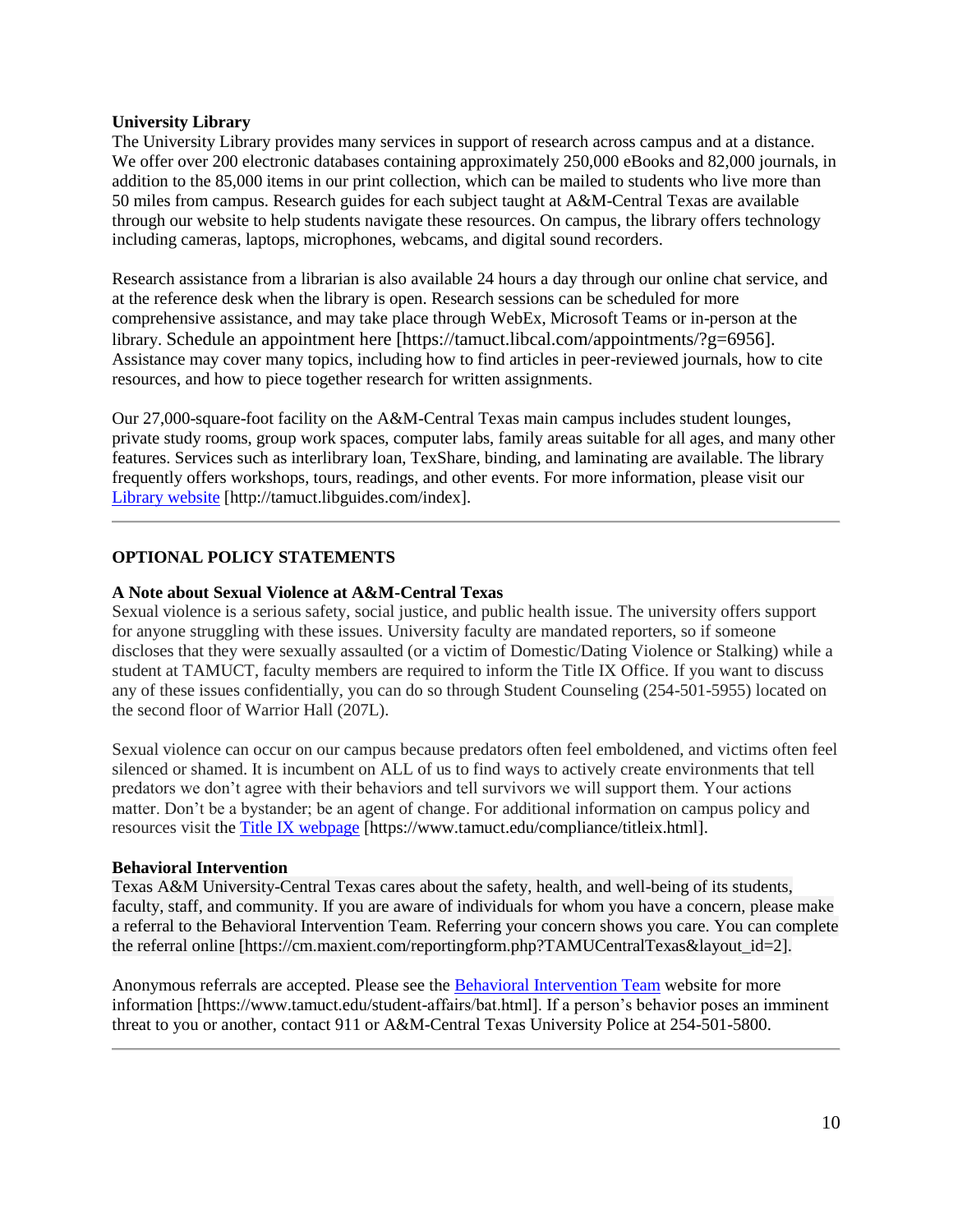## **OTHER POLICIES**

#### **Class Attendance**

Regular, punctual attendance, documented participation, and submission of completed assignments are expected in all classes, field experience, and other activities for which the student is registered. Failure of students to adhere to these requirements may influence the course grade, financial assistance, and/or enrollment status. Students may be excused from attendance for reasons such as health/medical reasons, family emergencies, or student participation in approved university-sponsored events. However, students are responsible for notifying their instructors in advance, when possible, for excusable absences. Whether absences are excused or unexcused, a student is still responsible for all course content and assignments. Make-up work must be completed as soon as possible after returning from an absence.

**A. Personal Days**-Students are expected to attend all classes, arrive on time, sign in, and actively participate in class, including online courses. Students are allowed **two** "**personal days" of absence that they may take at their discretion, but only with prior notification**. You may notify the instructor by phone, email, or during class time.

**B. Excused Absences**-You also have officially excused university days available to you that are covered under university policy- health-related issues, family emergencies, and student participation in university-related activities. Sick days and university-related activities require appropriate documentation so that any missed work may be completed.

**C. Unexcused absences**- If there is a situation for an absence beyond your two personal days, please communicate with your instructor. **It is YOUR responsibility to NOTIFY the instructor of your absent.** 

**D. Tardies-** Two tardies of over 20 minutes late will count as one absence, unless there are extenuating circumstances. This is the same rule as in Clinical Practice (Student Teaching).

**Mobile technology:** Please turn off any mobile phones prior to the beginning of class unless we are using them to complete a class assignment. If you are expecting an important call during class time, please inform the instructor before class.

#### **Code of Ethics for Texas Educators**

The Texas educator shall comply with standard practices and ethical conduct toward students, professional colleagues, school officials, parents, and members of the community and shall safeguard academic freedom. The Texas educator, in maintaining the dignity of the profession, shall respect and obey the law, demonstrate personal integrity, and exemplify honesty and good moral character. The Texas educator, in exemplifying ethical relations with colleagues, shall extend just and equitable treatment to all members of the profession. The Texas educator, in accepting a position of public trust, shall measure success by the progress of each student toward realization of his or her potential as an effective citizen. The Texas educator, in fulfilling responsibilities in the community, shall cooperate with parents and others to improve the public schools of the community. This chapter shall apply to educators and candidates for certification.

Please go to TAC 247.2 – Code of Ethics and Standard Practices for Texas Educators. This can be found at [https://texreg.sos.state.tx.us/public/readtac\\$ext.ViewTAC?tac\\_view=4&ti=19&pt=7&ch=247&rl=Y.](https://texreg.sos.state.tx.us/public/readtac$ext.ViewTAC?tac_view=4&ti=19&pt=7&ch=247&rl=Y)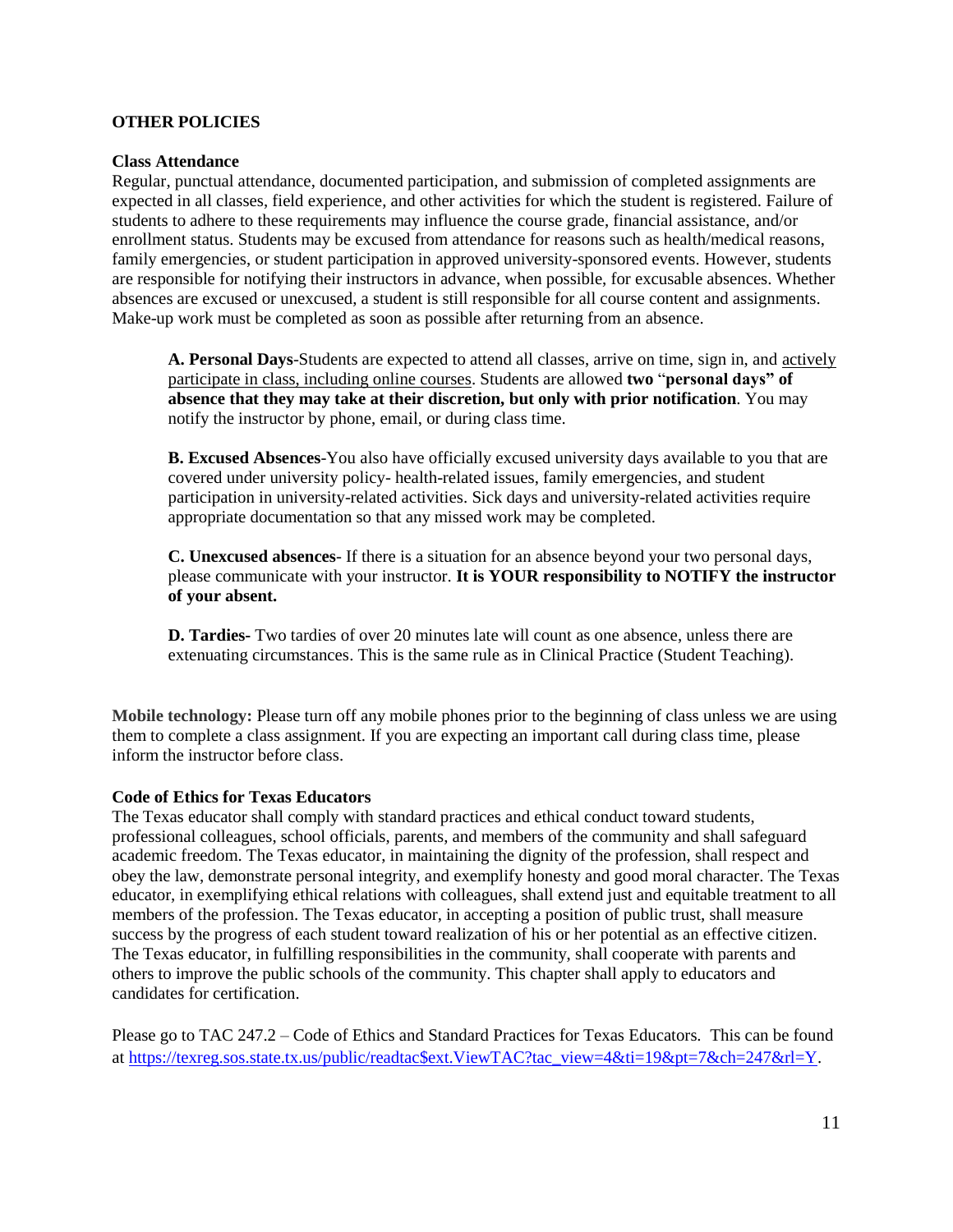# **To complete Certification/Licensing Requirements in Texas related to public education and other professional settings:**

1. Candidates must undergo a criminal history background check prior to clinical teaching and prior to employment as an educator. The public-school campuses are responsible for completing the criminal background check. A person who is enrolled or planning to enroll in a State Board for Educator Certification-approved educator preparation program or planning to take a certification examination may request a preliminary criminal history evaluation letter regarding the person's potential ineligibility for certification due to a conviction or deferred adjudication for a felony or misdemeanor offense.

A Preliminary Criminal History Evaluation is a non-mandatory, non-binding evaluation of an individual's self-reported criminal history. In addition, the agency obtains your name-based Texas criminal history information. The service is provided to the requestor for a **nonrefundable fee**. The requestor will receive an evaluation letter by email from agency staff advising of potential ineligibility for educator certification.

You are eligible to request a Preliminary Criminal History Evaluation if:

- You enrolled or planning to enroll in an educator preparation program or
- You are planning to take a certification exam for initial educator certification, and
- You have reason to believe that you may be ineligible for educator certification due to a conviction or deferred adjudication for a felony or misdemeanor offense.

You are not eligible for a preliminary evaluation of your criminal history if you do not have a conviction or deferred adjudication for a felony or misdemeanor offense.

In addition, you must complete the fingerprinting process when you apply for certification. Participation in the evaluation does not preclude you from submitting to a national criminal history review at the time you apply for your educator certification. Your criminal history will be reviewed and you may be subject to an investigation based on that criminal history, including any information you failed to submit for evaluation.

Additional information can be found at

[https://tea.texas.gov/Texas\\_Educators/Investigations/Preliminary\\_Criminal\\_History\\_Evaluation-](https://tea.texas.gov/Texas_Educators/Investigations/Preliminary_Criminal_History_Evaluation-FAQs/)[FAQs/.](https://tea.texas.gov/Texas_Educators/Investigations/Preliminary_Criminal_History_Evaluation-FAQs/)

2. Provide one of the following primary ID documents: passport, driver's license, state or providence ID cards, a national ID card, or military ID card to take the TExES exams (additional information available at [www.texes.ets.org/registrationBulletin/](http://www.texes.ets.org/registrationBulletin/)  [<http://www.texes.ets.org/registrationBulletin/>](http://www.texes.ets.org/registrationBulletin/)). YOU must provide legal documentation to be allowed to take these mandated examinations that are related to certification/licensing requirements in Texas.

\_\_\_\_\_\_\_\_\_\_\_\_\_\_\_\_\_\_\_\_\_\_\_\_\_\_\_\_\_\_\_\_\_\_\_\_\_\_\_\_\_\_\_\_\_\_\_\_\_\_\_\_\_\_\_\_\_\_\_\_\_\_\_\_\_\_\_\_\_\_\_\_\_\_\_\_\_\_\_\_\_\_\_

# *Participation, Personal Responsibility and Professional Dispositions*